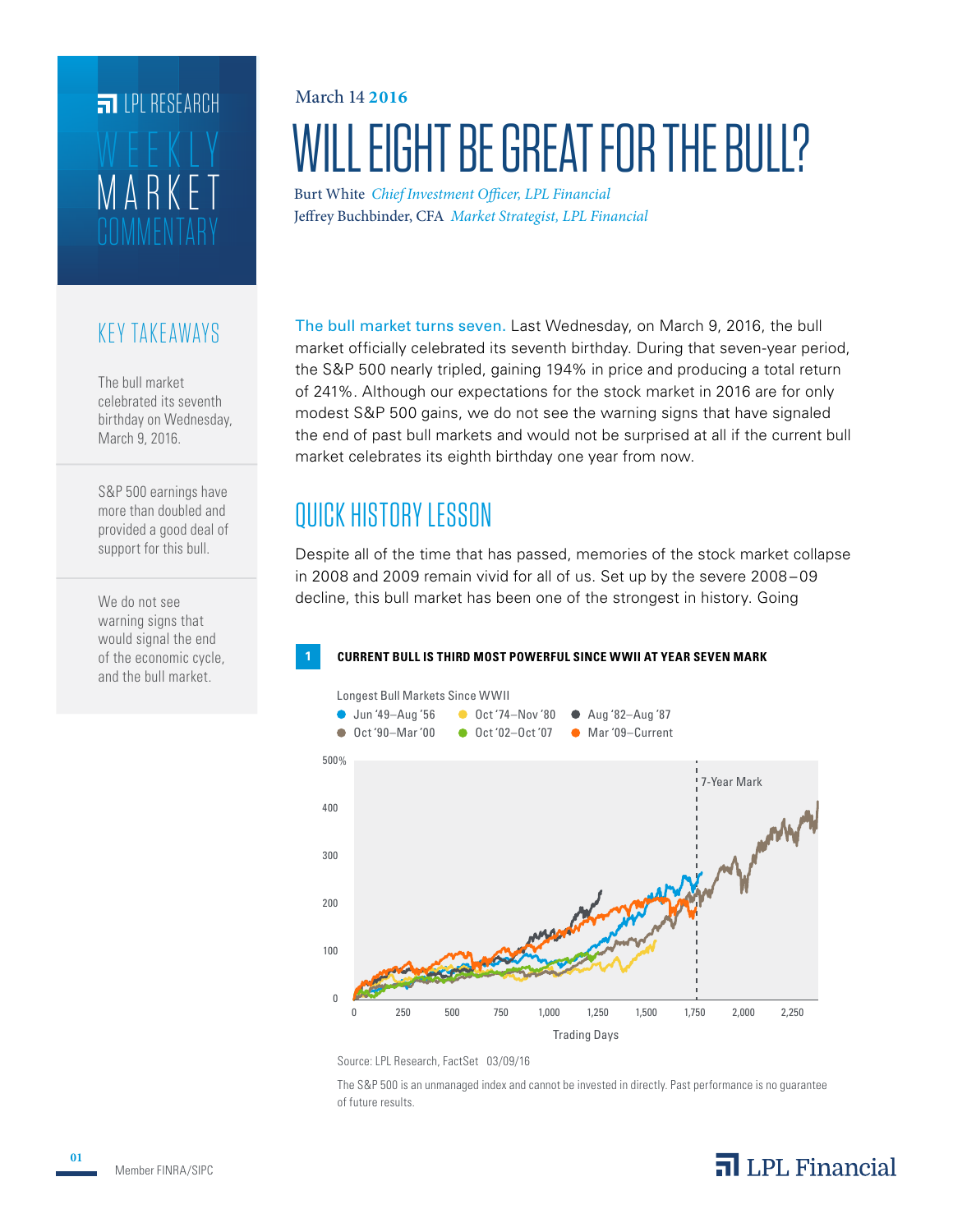back to World War II, only five bull markets have even made it five years, and only two of those celebrated their seventh birthday, making the current bull market the third longest over the past 70 years [Figure 1].

The previous two bulls to reach the seven-year milestone were June 1949 to August 1956 and October 1990 to March 2000. The rally in the 1950s lasted only one more month than the current bull, but the one in the 1990s lasted two more years. The current bull would have to stay intact until mid-2018 and propel the S&P 500 to over 3440 (up from 2022 on March 11, 2016) to match that epic bull market's duration and performance.

When asked what the biggest driver of these gains has been, many might respond with Federal Reserve (Fed) policy. Certainly, monetary policy stimulus—including quantitative easing (QE) and the so-called ZIRP (zero interest rate policy)—has played a role in powering this bull. But S&P 500

#### **EARNINGS HAVE PROVIDED A GOOD DEAL OF SUPPORT FOR THIS BULL**

**2**



Source: LPL Research, FactSet 03/10/16

Indexes are unmanaged and cannot be invested in directly. Past performance is no guarantee of future results.

Earnings per share (EPS) is the portion of a company's profit allocated to each outstanding share of common stock. EPS serves as an indicator of a company's profitability. Earnings per share is generally considered to be the single most important variable in determining a share's price. It is also a major component used to calculate the price-to-earnings valuation ratio.

earnings have more than doubled during the past seven years, and thus provided a good deal of support for the market [Figure 2]. Corporate America's ability to drive profit margin expansion with efficiency gains during this decade is perhaps one of the most underrated pieces of the stock market's seven-year run.

Higher valuations have also played a big role, not surprising given the extreme amount of pessimism at the lows seven years ago. On a trailing four-quarter basis, price-to-earnings ratios (PE) bottomed between 8 and 9 during March 2009 before spiking to 17 later that year [Figure 3]. Interestingly, the S&P 500's PE is right around 17 today after peaking near 18 last year. Although a PE near 17 may seem high, it is roughly in-line with the average since 1980, and low interest rates are supportive of higher valuations. With some help from the possible resumption of earnings gains in the second half





Indexes are unmanaged and cannot be invested in directly. Past performance is no guarantee of future results.

The PE ratio (price-to-earnings ratio) is a measure of the price paid for a share relative to the annual net income or profit earned by the firm per share. It is a financial ratio used for valuation: a higher PE ratio means that investors are paying more for each unit of net income, so the stock is more expensive compared to one with lower PE ratio.

### $\overline{\mathbf{a}}$  LPL Financial

**02**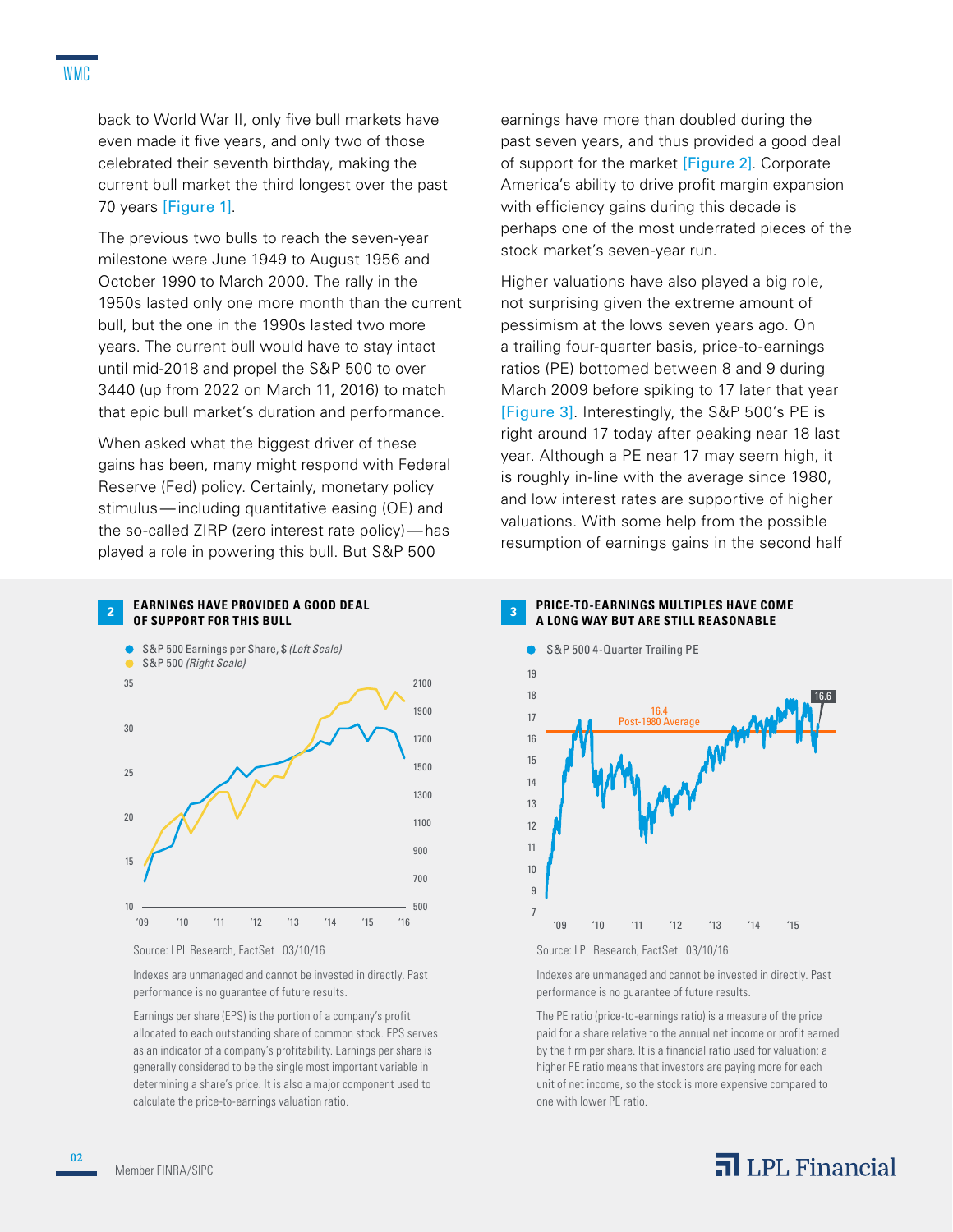Corporate America's ability to drive profit margin expansion with efficiency gains during this decade is perhaps one of the most underrated pieces of the stock market's seven-year run.

of 2016, we think valuations may be low enough to potentially keep this bull market going at least until its eighth birthday.

### SECTOR LEADERSHIP

It comes as no surprise that more economically sensitive sectors have led this bull market. Consumer discretionary has led the way with a 378% advance (434% total return), roughly doubling the performance of the S&P 500 and far outpacing financials, the next best sector on a price return basis [Figure 4]. Consumer discretionary benefited from the automotive sector coming back from the edge of the abyss during the financial crisis, from the rebound in consumer wealth (both housing and financial assets), and the meteoric rise of internet retail. Consumer discretionary has been a consistent winner, placing near the top of the sector leaderboard for the one-, three-, and five-year trailing periods.

What may come as a surprise is the fact that financials are so far behind consumer discretionary during this bull. Financials had the steepest decline into the March 2009 lows; at those lows, the sector was pricing in extremely onerous scenarios, such as nationalizing banks, which are unthinkable today. Financials did lead all sectors from those bear market lows through the end of 2009, but began to lose relative strength in 2010 due to low interest rates and new (and tough) regulations, pressures that have not let up since.

Technology and industrials also solidly outperformed during this period as the market priced in economic recovery coming out of the deep recession. Lagging over the past seven years were the more defensive, dividend-paying sectors that investors had turned to

on the way down during the crisis, i.e., telecom, up 90%, and utilities, up 113%. But no sector has done worse than energy, up only 45% and a victim to the sharp drop in oil and natural gas prices since the summer of 2014. Remarkably, the energy sector is flat since January 2010.

We continue to favor the technology and healthcare sectors and are waiting for opportunities to become more positive on energy and industrials. Our neutral view on consumer discretionary reflects its historical pattern of mixed performance during the latter stages of bull markets and economic cycles. Furthermore, the sector's gains from falling oil prices may be mostly behind it. Our recommended underweight sectors include financials, materials, and utilities.

#### **CONSUMER DISCRETIONARY SITS ATOP BULL MARKET LEADERBOARD 4**

|                           | 1 Year | 3 Year | 5 Year | 7 Year |
|---------------------------|--------|--------|--------|--------|
| Consumer<br>Discretionary | $0\%$  | 44%    | 95%    | 378%   |
| <b>Financials</b>         | $-10%$ | 20%    | 31%    | 252%   |
| Technology                | $-2\%$ | 44%    | 65%    | 249%   |
| Industrials               | $-5%$  | 28%    | 45%    | 248%   |
| Healthcare                | $-7%$  | 51%    | 103%   | 206%   |
| Consumer<br>Staples       | 6%     | 34%    | 74%    | 168%   |
| <b>Materials</b>          | $-14%$ | 9%     | 15%    | 150%   |
| Utilities                 | 11%    | 27%    | 46%    | 113%   |
| Telecom                   | 8%     | 7%     | 31%    | 90%    |
| Energy                    | $-19%$ | $-22%$ | $-21%$ | 45%    |
| <b>S&amp;P 500</b>        | $-4%$  | 28%    | 51%    | 194%   |

Source: LPL Research, FactSet 03/09/16

Data represents price returns for S&P 500 GICS sectors for periods ending March 9, 2016.

Top performers for each period are highlighted in green.

Because of its narrow focus, investing in a single sector, such as energy or manufacturing, will be subject to greater volatility than investing more broadly across many sectors and companies.

Indexes are unmanaged and cannot be invested in directly. Past performance is no guarantee of future results.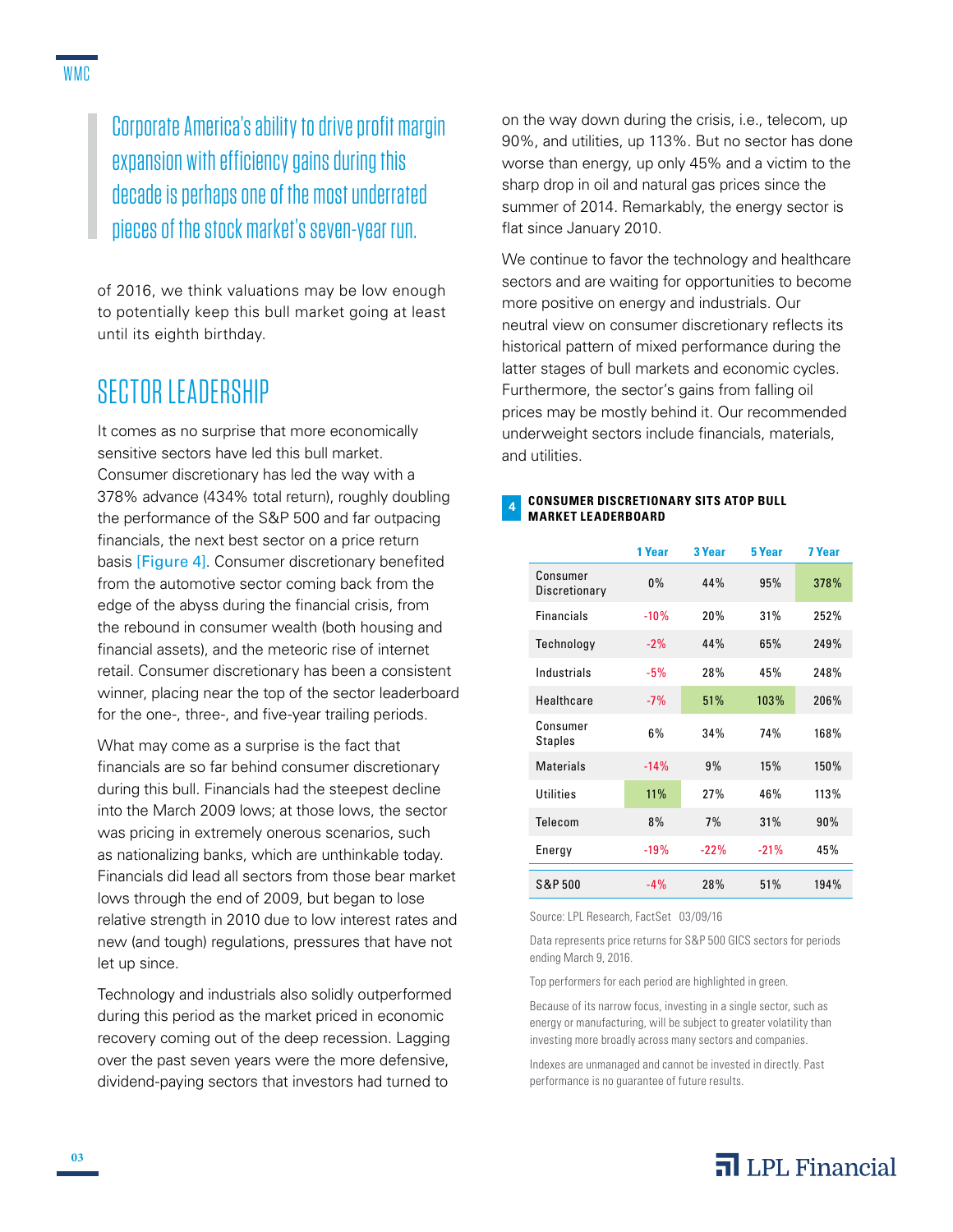### NO RECESSION, BUT SOME CONCERNS

The indicators we watch that could signal the potential end of the economic cycle and an oncoming recession are currently not showing worrisome signs. Collectively, our [Five Forecasters](http://lpl-research.com/~rss/LPL_RSS_Feeds_Publications/WMC/Weekly_Market_Commentary_01252016.pdf) are not showing any cause for concern. We do not see evidence of the excesses in borrowing, spending, or confidence that have ended economic expansions over the past several decades [\(discussed here\)](http://lpl-research.com/~rss/Thought_Leadership/TL_OverIndex.pdf). The majority of the indicators we use to assess where we are in the business cycle point to mid-cycle or mid-to-late, rather than late.

That said, although the S&P 500 is one good day away from breakeven for the year, we do have some concerns about this market and maintain a slightly cautious stance in the short term:

- 1. China. We continue to worry about the potential for China to devalue its currency and spark a currency crisis. A trade war is also a concern given the rhetoric coming from the U.S. presidential campaign trail. At the same time, China's recent support of the yuan and talk of financial reforms are encouraging.
- 2. Oil**.** Oil's recent resurgence has been a big part of the stock market rebound. Oil is up more than 40% since February 11, 2016 (just a month) and is back to near the \$40 level. We are concerned that the rally, based on little more than talk of a production freeze among Russia and OPEC members, lacks a strong enough foundation from production cuts to sustain itself.
- 3. The Fed. Stocks have historically done quite well after the Fed starts rising interest rates, which it did in December 2015. That said, there is a risk that the Fed hikes rates too aggressively and upsets financial markets and the U.S. economy. (See today's *[Weekly](http://lpl-research.com/~rss/LPL_RSS_Feeds_Publications/WEC/Weekly_Economic_Commentary_03142016.pdf)  [Economic Commentary](http://lpl-research.com/~rss/LPL_RSS_Feeds_Publications/WEC/Weekly_Economic_Commentary_03142016.pdf)* for a Federal Open Market Committee [FOMC] meeting preview.)
- 4. Earnings. Fourth quarter 2015 earnings season was disappointing. The declining drag from the strong U.S. dollar and smaller energy declines are expected to help earnings growth improve throughout 2016, but the mid-singledigit earnings gains we had initially anticipated for this year may be delayed until 2017.

### CONCLUSION

Stocks may not produce scintillating gains in 2016, but we do expect the bull market to continue despite its age and the aforementioned risks. Bull markets don't die of old age, they die of excesses. We do not see warning signs that might signal the end of the economic cycle or the now seven-year-old bull market.  $\blacksquare$ 

*Thank you to Ryan Detrick for his contributions to this report.*